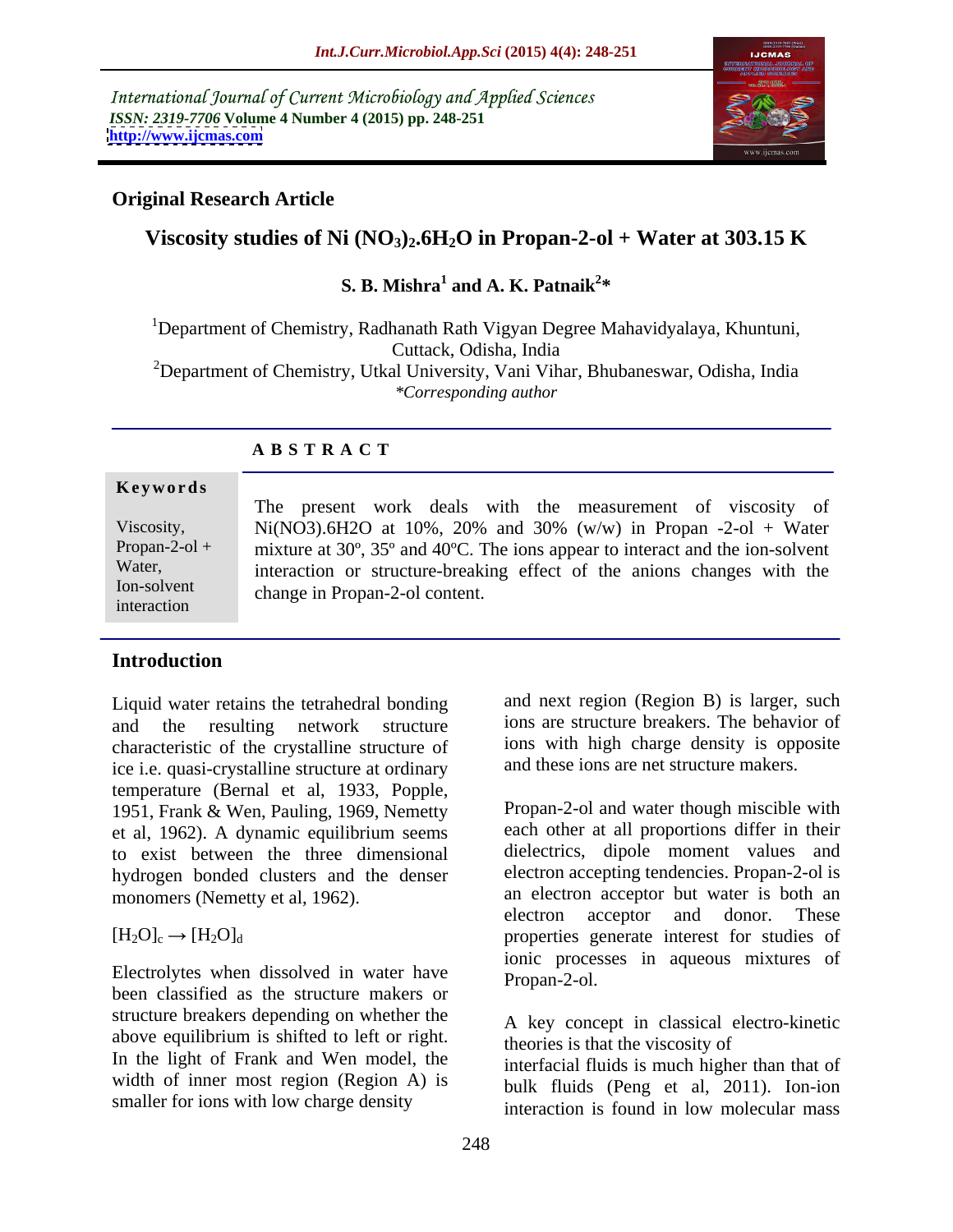organo-gelators which can assemble in organic solvent to form three dimensional interactions, which are positive for all fibrillar networks (Gangopadhyay et al, 2011). Ion-solvent interaction exists decrease in dielectric constant, when the resulting in attractive forces which promote concentration of Propan-2-ol increases the structure making tendency (Smrutiprava (Table-1). These values decreases with

 $Ni(NO<sub>3</sub>)<sub>2</sub>$  solutions at 10%, 20% and 30% reduction of attractive forces.  $(w/w)$  in Propan -2-ol +

Water mixture at 30º, 35º and 40ºC have

purified by appropriate method. Propan -2-ol the solvent structure by the ions. Therefore, (E-Merck) and water were triple distilled. B coefficient can be discussed in terms of The preparation of the solvents, solutions these viscosity effects at different and the measurement techniques were the same as that of Das et al, 1977, the concentration ranges were from 0.1 to 0.001 mol  $L^{-1}$ . The accuracy of the period of flow

The viscosity data are analyzed in terms of Jones-Dole equation as the plot of  $\eta_r - 1/\sqrt{C}$  $\frac{1}{2}$  r  $\frac{1}{2}$ versus  $\sqrt{C}$  is linear. The intercept of the slope gave the value of A i.e. a measure of ion-ion interaction and B i.e. a manifestation of ion-solvent interaction and are tabulated in Table 1 and Table 2 respectively.

et al, 2012). increase in temperature for all the salts, In the present communication, viscosity of thermal agitation at higher temperatures and These are the measure of ion-ion studied and increase with which one should expect in view of more reduction of attractive forces.

## **Dependence of B on temperature**

been studied and an attempt has been made According to Stokes and Mills, the viscosity to enquire about net structure breaking or of a dilute electrolytic solution incorporates net structure making effect in Propan-2-ol + that of the solvent in addition to the Water mixtures. contribution from other sources. They are **Materials and Methods** Size of the ion;  $\eta^A$ , the increase due to Nickel nitrate  $[Ni(NO<sub>3</sub>), 6H<sub>2</sub>O]$  used is of molecules by ionic field and  $\eta<sup>D</sup>$ , the decrease Extra pure' variety. The solvents used were in viscosity arising due to the distortion of <sup>E</sup>, the positive increase due to shape and  $A_{\text{the}}$  increase due to , the increase due to alignment or orientation of the polar , the decrease B coefficient can be discussed in terms of these viscosity effects at different temperatures.

mol  $L^{-1}$ . The accuracy of the period of flow increase in temperature. This indicates that is  $\pm$  0.2 second in 20 minutes and the density the viscosity decreases due to solvent data are accurate upto 0.0002 g in 60 ml. structure, i.e.  $\eta^D$  is small and hence,  $\eta^E + \eta^A$ **Results and Discussion** the value of B, lesser is the distortion and The B coefficient of salts increases with the viscosity decreases due to solvent structure, i.e.  $\eta^D$  is small and hence,  $\eta^E + \eta^A$  $+\eta^A$  $> \eta^D$  and B is positive (Table 2). The lesser hence the ion-solvent interaction. So, the ion-solvent interaction is of the order :

$$
\overline{C} \qquad \qquad \text{Br}^{-} < NO_3^- < F^- < Cl^- < I^- < SO_4^{--}.
$$

Also, according to Stokes and Mills, the lesser the value of dB / dt , greater is the ion solvent interaction. In the present case , the plot of B vs t is linear and dB / dt is of the order:

A-values 
$$
Br^- < NO_3^- < F^- < Cl^- < I^- < SO_4^{--}
$$
.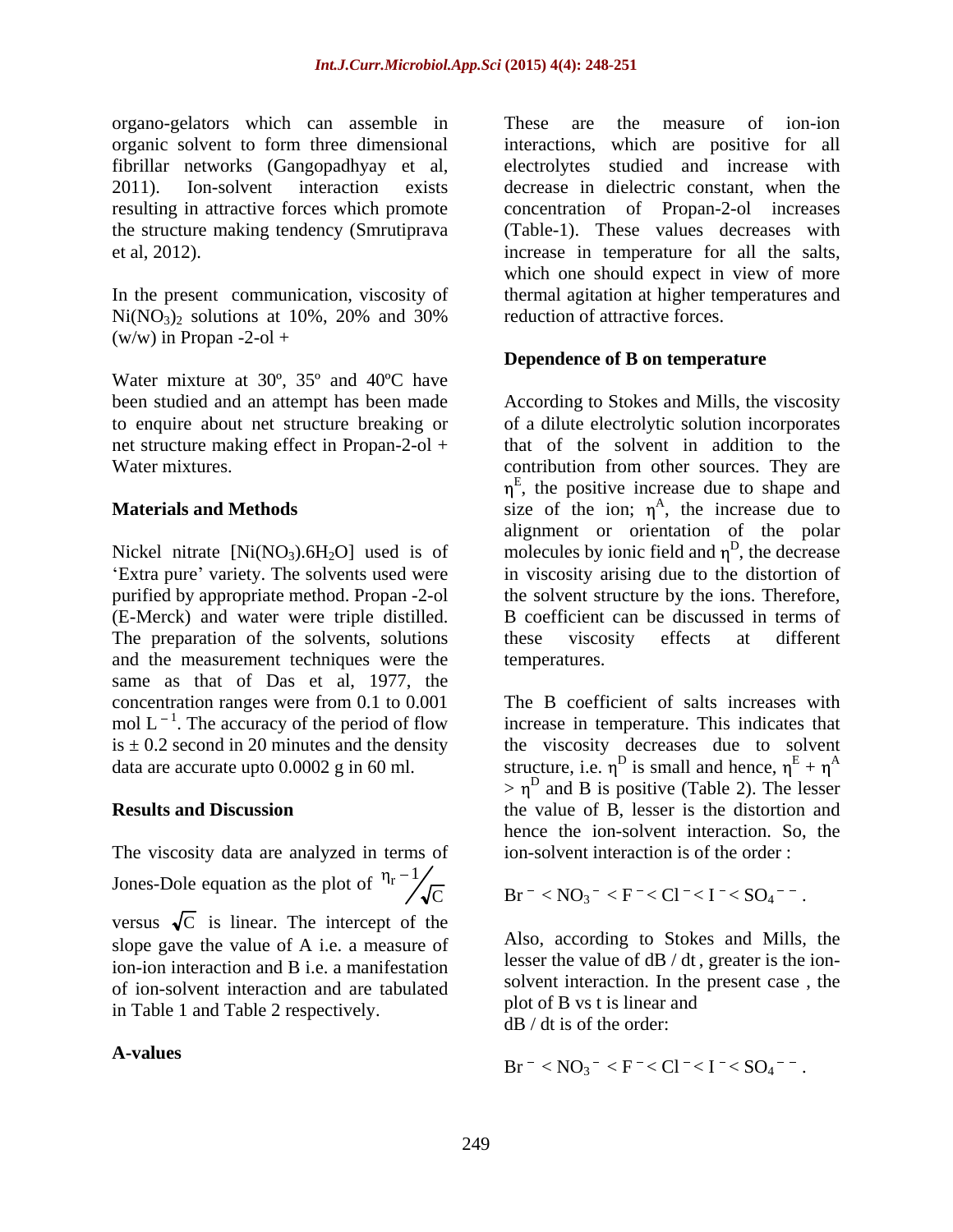This indicates that the order of the ion  $2$ -ol + Water mixture and anion will interact

 $Br^- < NO_3^- < F^- < Cl^- < I^- < SO_4^-$  and sheath. confirms the above interpretations.

### **Dependance of B on Propan-2-ol content**

The increase in B coefficient with increase size of the solvent molecules and also to the water structure. If it cannot be propan-2-ol through hydrogen bonding it would lead to larger values of  $\eta^E$  and  $\eta^A$ .

Larger with increase in Propan-2-ol content

Propan-2-ol molecule. A cation will react

solvent interaction is: less strongly with hydrogen atoms. This type of ion-solvent interaction is in the primary sheath.

> Addition of even small amount of Propan-2 ol to water may give rise to one of these two effects.

in Propan-2-ol content in the solvent mixture If Propan-2-ol is accommodated in the (Table 2) may be attributed due to the large solvent structure, it may strengthen the strong association between water and accommodated, then it may cause a break (Assarsons et al, 1968) and for solvated ions structure. It is seen from the viscosity data and  $\eta^A$ . that B coefficient are positive in Propan-2-ol it would lead to larger values of  $\eta^E$  and  $\eta^A$ . that B coefficient are positive in Propan-2-ol<br>Consequently, the B coefficient becomes  $+$  Water mixtures. The values also increase in the molecules. which shows that the salvation sphere of the Propan-2-ol is more basic and less acidic not accommodated in the solvent structure. than water. A water molecule is hydrogen Hence, it breaks down the three dimensional bonded with OH of water structures and the additivity law does This indicates that the order of the ion  $2-61$  Water mixture and anion will interact<br>
Solvent interaction is:<br>
Br < NO<sub>3</sub> < F < Cl < I < SO<sub>4</sub> and shealth.<br>
Br exhoust interaction is in the primary<br>
solvent interaction i water structure. If it cannot be down in the three dimensional water with increase in Propan-2-ol content, but the difference in B do not remain the same, ion differs. This indicates that Propan-2-ol is not hold good.

|                |                    | $Ni(NO3)2.6H2O$ |               |                           |  |
|----------------|--------------------|-----------------|---------------|---------------------------|--|
| Solvent        | <b>Temperature</b> |                 |               |                           |  |
|                | in $\rm ^{o}C$     | 10%             | 20%           | 30%                       |  |
| Propan-2-ol    |                    | 3.03            | 3.07          | 3.16                      |  |
|                |                    | 2.99            | 3.02          | 2.00                      |  |
| water          |                    | 201             | 2.98          | 3.02                      |  |
| <b>Dioxane</b> |                    | 3.14            | 3.19          | 227<br>J.ZI               |  |
|                |                    |                 | 3.14          | 2.21<br>J.L               |  |
| water          |                    | 200             | 3.10          | $\bigcap_{i=1}^n$<br>3.13 |  |
| <b>Glycol</b>  |                    |                 | 2.27          | 2.21                      |  |
|                |                    |                 | 2.22<br>1.4.1 | 2.20<br>5.27              |  |
| water          |                    | $ -$            | 216           | 2.21                      |  |

**Table.1** A  $\times$  10<sup>2</sup> (L<sup>1/2</sup> mol<sup>-1/2</sup>)  $(L^{\frac{1}{2}} \text{mol}^{-\frac{1}{2}})$  $mol<sup>-1/2</sup>$ )

**Table.2** B (L mol<sup>-1</sup>)